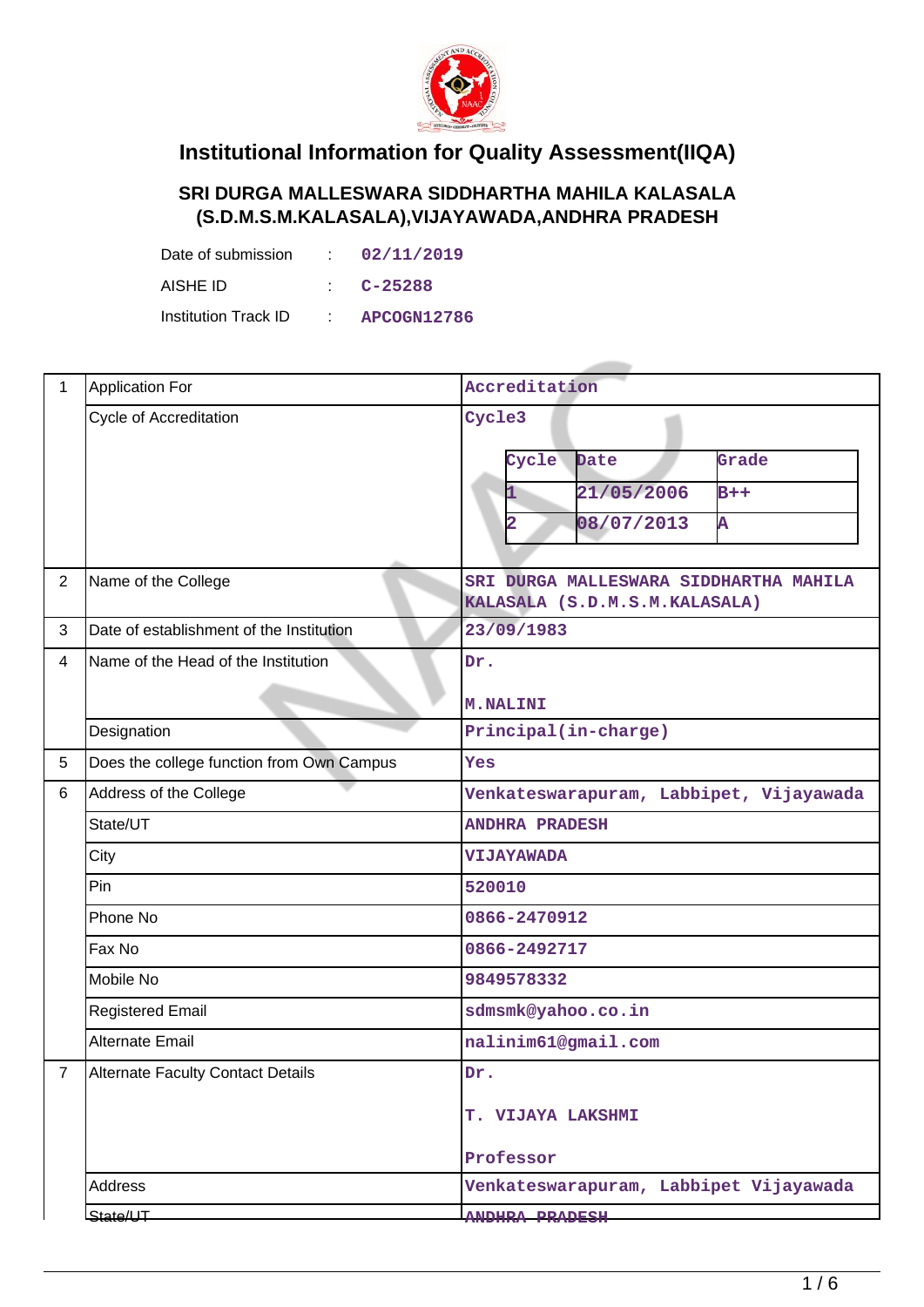|    | City                                                                                                                       |                                                                                                                                                                    | <b>VIJAYAWADA</b>                  |                           |                                   |  |  |
|----|----------------------------------------------------------------------------------------------------------------------------|--------------------------------------------------------------------------------------------------------------------------------------------------------------------|------------------------------------|---------------------------|-----------------------------------|--|--|
|    | Pin                                                                                                                        |                                                                                                                                                                    | 520010                             |                           |                                   |  |  |
|    | Phone No                                                                                                                   | 0866-2471088                                                                                                                                                       |                                    |                           |                                   |  |  |
|    | Fax No                                                                                                                     |                                                                                                                                                                    | 0866-8662492717                    |                           |                                   |  |  |
|    | Mobile No                                                                                                                  |                                                                                                                                                                    | 9908244356                         |                           |                                   |  |  |
|    | Email                                                                                                                      |                                                                                                                                                                    |                                    |                           | vijayalakshmi_4488@yahoo.co.in    |  |  |
|    | Alternate Email                                                                                                            |                                                                                                                                                                    |                                    | vijaya8109@gmail.com      |                                   |  |  |
| 8  | Website                                                                                                                    |                                                                                                                                                                    |                                    |                           | http://www.siddharthamahila.ac.in |  |  |
| 9  | Years of graduation of last two batches                                                                                    | Has the Institution completed 6 years of existence /                                                                                                               | Yes<br>Year1- 2018 Year2- 2019     |                           |                                   |  |  |
| 10 | Nature of the college                                                                                                      |                                                                                                                                                                    |                                    | Private and Grant-in-aid  |                                   |  |  |
| 11 | <b>College Affiliation</b>                                                                                                 | Affiliated                                                                                                                                                         |                                    |                           |                                   |  |  |
| 12 |                                                                                                                            | Name of the affiliating University(ies) and the state(s) in which the University(ies) is located                                                                   |                                    |                           |                                   |  |  |
|    | <b>State</b>                                                                                                               | <b>University Name</b>                                                                                                                                             |                                    | <b>Documents</b>          |                                   |  |  |
|    | Andhra<br>Pradesh                                                                                                          | Krishna University                                                                                                                                                 |                                    | <u>View Document</u>      |                                   |  |  |
| 13 | UGC Act?                                                                                                                   | Is the Institution recognized under section 2(f) of the                                                                                                            | Yes<br>16/12/1988<br>View Document |                           |                                   |  |  |
| 14 | Is the Institution recognized under section 12B of the $\sqrt{\ }$ es<br><b>UGC Act?</b>                                   | 16/12/1988                                                                                                                                                         |                                    |                           |                                   |  |  |
|    | If yes, date of recognition by UGC under section<br>12B along with latest Plan General Development<br>Grant release letter | View Document                                                                                                                                                      |                                    |                           |                                   |  |  |
| 15 | Is the institution recognised as an Autonomous<br>College by the UGC?                                                      | Yes                                                                                                                                                                |                                    |                           |                                   |  |  |
|    |                                                                                                                            |                                                                                                                                                                    | View Document                      |                           |                                   |  |  |
| 16 | Is the institution recognised as a 'College with<br>Potential for Excellence (CPE)' by the UGC?                            |                                                                                                                                                                    | Yes<br><u>View Document</u>        |                           |                                   |  |  |
| 17 | Is the institution recognised as a 'College of<br>Excellence' by the UGC?                                                  | <b>No</b>                                                                                                                                                          |                                    |                           |                                   |  |  |
| 18 | Is the College offering any programmes recognised<br>by any Statutory Regulatory Authority (SRA)                           |                                                                                                                                                                    |                                    | <b>No</b>                 |                                   |  |  |
|    | <b>Statutory Regulatory Authorities</b>                                                                                    |                                                                                                                                                                    |                                    | SRA program<br>No Content | Document                          |  |  |
| 19 |                                                                                                                            | If the institution is not affiliated to a university and is<br>offering programmes recognized by any Statutory<br>Regulatory Authorities (SRA), are the programmes | Not Applicable                     |                           |                                   |  |  |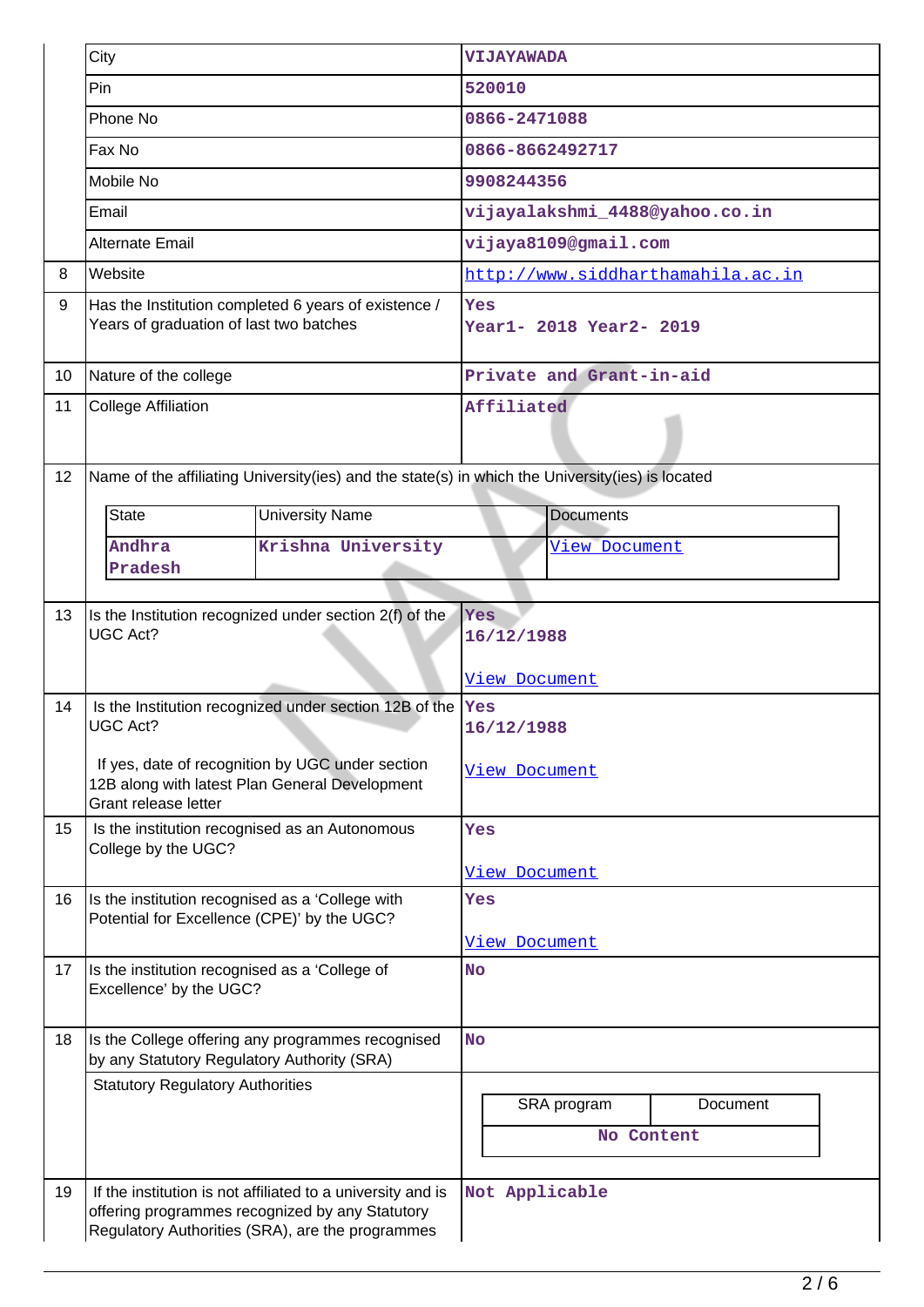|    |                              |                                 | recognized by Association of Indian Universities (AIU)<br>or other appropriate Government authorities as<br>equivalent to UG / PG Programmes of a University |         |                               |                        |                           |
|----|------------------------------|---------------------------------|--------------------------------------------------------------------------------------------------------------------------------------------------------------|---------|-------------------------------|------------------------|---------------------------|
| 20 | Number of programmes offered |                                 |                                                                                                                                                              |         |                               |                        |                           |
|    | Programmes                   |                                 |                                                                                                                                                              | Number  |                               |                        |                           |
|    |                              | <b>UG</b>                       |                                                                                                                                                              |         | 19                            |                        |                           |
|    |                              | PG                              |                                                                                                                                                              |         | 0                             |                        |                           |
|    |                              | Post Master's (DM, Ayurveda     |                                                                                                                                                              |         | $\overline{0}$                |                        |                           |
|    |                              | Vachaspathi, M.Ch)              |                                                                                                                                                              |         |                               |                        |                           |
|    |                              | Pre Doctoral (M.Phil)           |                                                                                                                                                              |         | $\Omega$                      |                        |                           |
|    |                              | Doctoral (Ph.D)                 |                                                                                                                                                              |         | $\overline{0}$                |                        |                           |
|    |                              | LLD)                            | Post Doctoral (D.Sc , D.Litt ,                                                                                                                               |         | $\mathbf 0$                   |                        |                           |
|    |                              |                                 | PG Diploma recognised by statutory 0                                                                                                                         |         |                               |                        |                           |
|    |                              |                                 | authority including university                                                                                                                               |         |                               |                        |                           |
|    |                              | Diploma                         |                                                                                                                                                              |         | $\Omega$                      |                        |                           |
|    |                              | Certificate / Awareness         |                                                                                                                                                              |         | 0                             |                        |                           |
|    |                              |                                 |                                                                                                                                                              |         |                               |                        |                           |
| 21 |                              | Programme Details               |                                                                                                                                                              |         |                               |                        |                           |
|    |                              | Program                         | Department                                                                                                                                                   |         | <b>University Affiliation</b> | <b>SRA</b> Recognition | <b>Affiliation Status</b> |
|    |                              | <b>BA(History</b>               | Arts                                                                                                                                                         | Krishna |                               |                        | Permanent                 |
|    |                              | Politics and                    |                                                                                                                                                              |         | University                    |                        |                           |
|    |                              | Economics)                      |                                                                                                                                                              |         |                               |                        |                           |
|    |                              | <b>BCom</b> (English<br>Medium) | Commerce                                                                                                                                                     | Krishna | University                    |                        | Permanent                 |
|    |                              | <b>BCom(Telugu</b>              | Commerce                                                                                                                                                     | Krishna |                               |                        | Permanent                 |
|    |                              | Medium)                         |                                                                                                                                                              |         | University                    |                        |                           |
|    |                              | <b>BSc(Maths</b>                | Physical                                                                                                                                                     | Krishna |                               |                        | Permanent                 |
|    |                              | Physics and                     | Sciences                                                                                                                                                     |         | University                    |                        |                           |
|    |                              | Chemistry)                      |                                                                                                                                                              | Krishna |                               |                        |                           |
|    |                              | <b>BSc(Maths</b><br>Physics and | Physical<br>Sciences                                                                                                                                         |         |                               |                        | Permanent                 |
|    |                              | Computer                        |                                                                                                                                                              |         | University                    |                        |                           |
|    |                              | Science)                        |                                                                                                                                                              |         |                               |                        |                           |
|    |                              | <b>BSc(Botany</b>               | Life Sciences                                                                                                                                                | Krishna |                               |                        | Permanent                 |
|    |                              | Zoology and                     |                                                                                                                                                              |         | University                    |                        |                           |
|    |                              | Chemistry)                      |                                                                                                                                                              |         |                               |                        |                           |
|    |                              | <b>BSc(Maths</b>                | Physical                                                                                                                                                     | Krishna |                               |                        | Permanent                 |
|    |                              | Electronics                     | Sciences                                                                                                                                                     |         | University                    |                        |                           |
|    |                              | and Computer                    |                                                                                                                                                              |         |                               |                        |                           |
|    |                              | Science)                        |                                                                                                                                                              |         |                               |                        |                           |
|    |                              | <b>BCom(Computer</b>            | Commerce                                                                                                                                                     | Krishna |                               |                        | Temporary                 |
|    |                              | s)                              |                                                                                                                                                              |         | University                    |                        |                           |
|    |                              | <b>BSc</b> (Maths               | Physical                                                                                                                                                     | Krishna |                               |                        | Temporary                 |
|    |                              | Statistics                      | Sciences                                                                                                                                                     |         | University                    |                        |                           |
|    |                              | and Computer                    |                                                                                                                                                              |         |                               |                        |                           |
|    |                              | Applications)                   |                                                                                                                                                              | Krishna |                               |                        |                           |
|    |                              | <b>BSc(Maths</b><br>Statistics  | Physical<br>Sciences                                                                                                                                         |         | University                    |                        | Temporary                 |
|    |                              |                                 |                                                                                                                                                              |         |                               |                        |                           |
|    |                              | and Computer                    |                                                                                                                                                              |         |                               |                        |                           |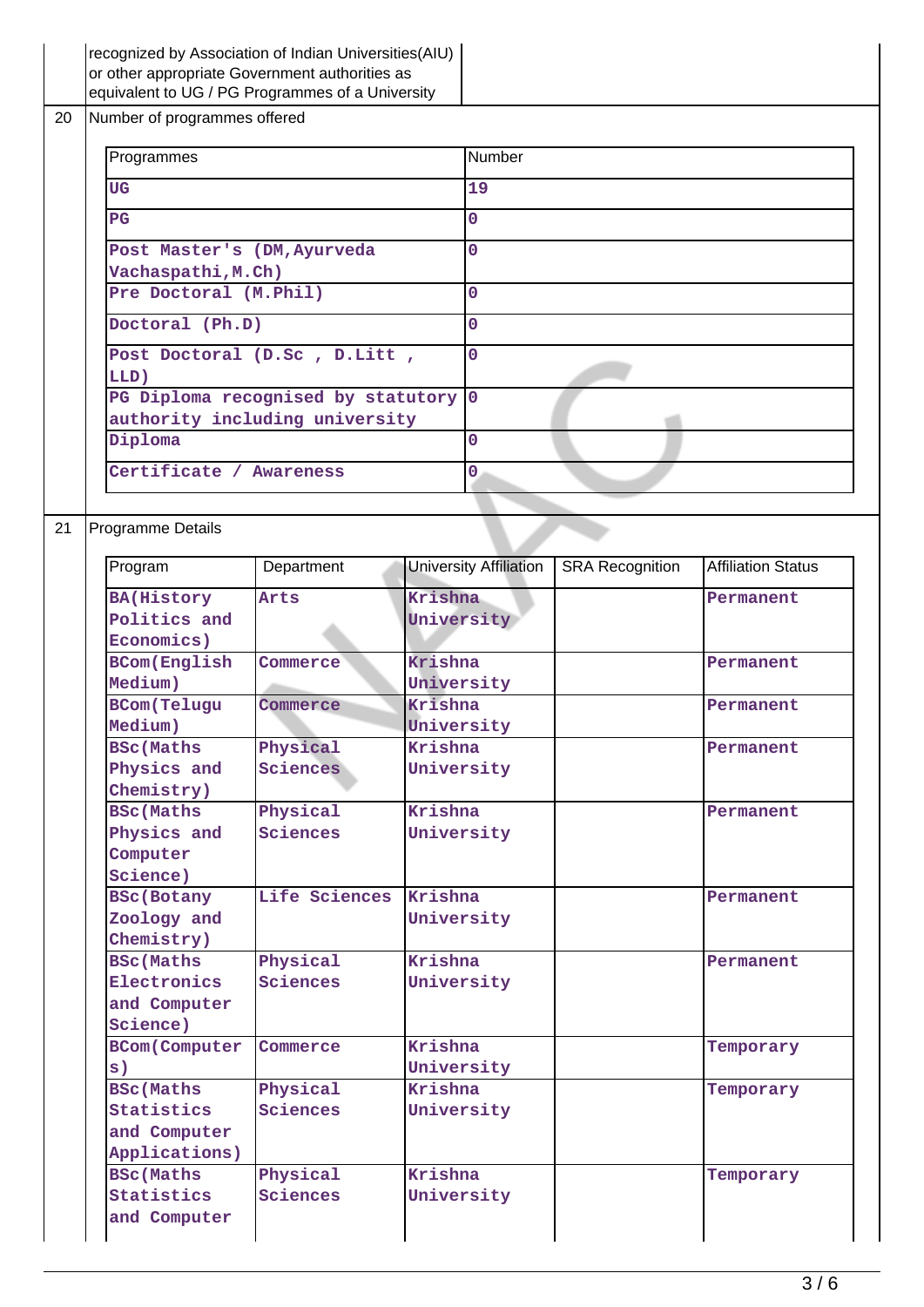| Science)                             |                                                                                         |             |             |             |       |           |  |
|--------------------------------------|-----------------------------------------------------------------------------------------|-------------|-------------|-------------|-------|-----------|--|
| <b>BSc(Microbiol</b>                 | Life Sciences                                                                           | Krishna     |             |             |       | Temporary |  |
| ogy Food                             |                                                                                         | University  |             |             |       |           |  |
| Science and                          |                                                                                         |             |             |             |       |           |  |
| Technology                           |                                                                                         |             |             |             |       |           |  |
| Biochemistry)                        |                                                                                         |             |             |             |       |           |  |
| <b>BSc</b> (Food                     | Life Sciences                                                                           | Krishna     |             |             |       | Temporary |  |
| Science and                          |                                                                                         | University  |             |             |       |           |  |
| Technology                           |                                                                                         |             |             |             |       |           |  |
| Microbiology                         |                                                                                         |             |             |             |       |           |  |
| Biochemistry                         |                                                                                         |             |             |             |       |           |  |
| or Chemistry)                        |                                                                                         |             |             |             |       |           |  |
| <b>BBA</b>                           | Commerce                                                                                | Krishna     |             |             |       | Temporary |  |
|                                      |                                                                                         | University  |             |             |       |           |  |
| <b>BCom</b> (Banking                 | Commerce                                                                                | Krishna     |             |             |       | Temporary |  |
| and                                  |                                                                                         | University  |             |             |       |           |  |
| Insurance)                           |                                                                                         |             |             |             |       |           |  |
| <b>BSc(Mathemati</b>                 | Physical                                                                                | Krishna     |             |             |       | Temporary |  |
| cs Chemistry                         | Sciences                                                                                | University  |             |             |       |           |  |
| Computer                             |                                                                                         |             |             |             |       |           |  |
| Science)                             |                                                                                         |             |             |             |       |           |  |
| <b>BCom</b> (Honors                  | Commerce                                                                                | Krishna     |             |             |       | Temporary |  |
| Accounting                           |                                                                                         | University  |             |             |       |           |  |
| and Finance)                         |                                                                                         |             |             |             |       |           |  |
| <b>BSc</b> (Honors                   | Physical                                                                                | Krishna     |             |             |       | Temporary |  |
| Computer                             | Sciences                                                                                |             | University  |             |       |           |  |
| Science)                             |                                                                                         |             |             |             |       |           |  |
| <b>BSc(Mathemati</b>                 | Physical                                                                                | Krishna     |             |             |       | Temporary |  |
| cs Statistics                        | <b>Sciences</b>                                                                         | University  |             |             |       |           |  |
| Data Science)                        |                                                                                         |             |             |             |       |           |  |
| <b>BSc</b> (Aqua                     | Life Sciences                                                                           | Krishna     |             |             |       | Temporary |  |
| Culture                              |                                                                                         | University  |             |             |       |           |  |
| Zoology and                          |                                                                                         |             |             |             |       |           |  |
| Chemistry)                           |                                                                                         |             |             |             |       |           |  |
|                                      |                                                                                         |             |             |             |       |           |  |
| <b>View Document</b>                 |                                                                                         |             |             |             |       |           |  |
|                                      | Number of Teaching Staff by employment status (permanent / temporary) and by gender     |             |             |             |       |           |  |
| $\overline{\mathsf{Male}}$           | Female                                                                                  |             | Transgender |             | Total |           |  |
| 3                                    | 107                                                                                     |             | 0           |             | 110   |           |  |
| 0                                    | $\mathbf 0$                                                                             | $\mathbf 0$ |             | $\mathbf 0$ |       |           |  |
|                                      |                                                                                         |             |             |             |       |           |  |
|                                      | Number of Non-Teaching Staff by employment status (permanent / temporary) and by gender |             |             |             |       |           |  |
| Male                                 | Female                                                                                  |             | Transgender |             | Total |           |  |
| 21                                   | 31                                                                                      |             |             |             | 52    |           |  |
|                                      |                                                                                         |             |             |             |       |           |  |
| Number of Students on roll by gender |                                                                                         |             |             |             |       |           |  |
| Male                                 | Female                                                                                  |             | Transgender |             | Total |           |  |
| 0                                    | 2820                                                                                    |             | $\mathbf 0$ |             | 2820  |           |  |
|                                      |                                                                                         |             |             |             |       |           |  |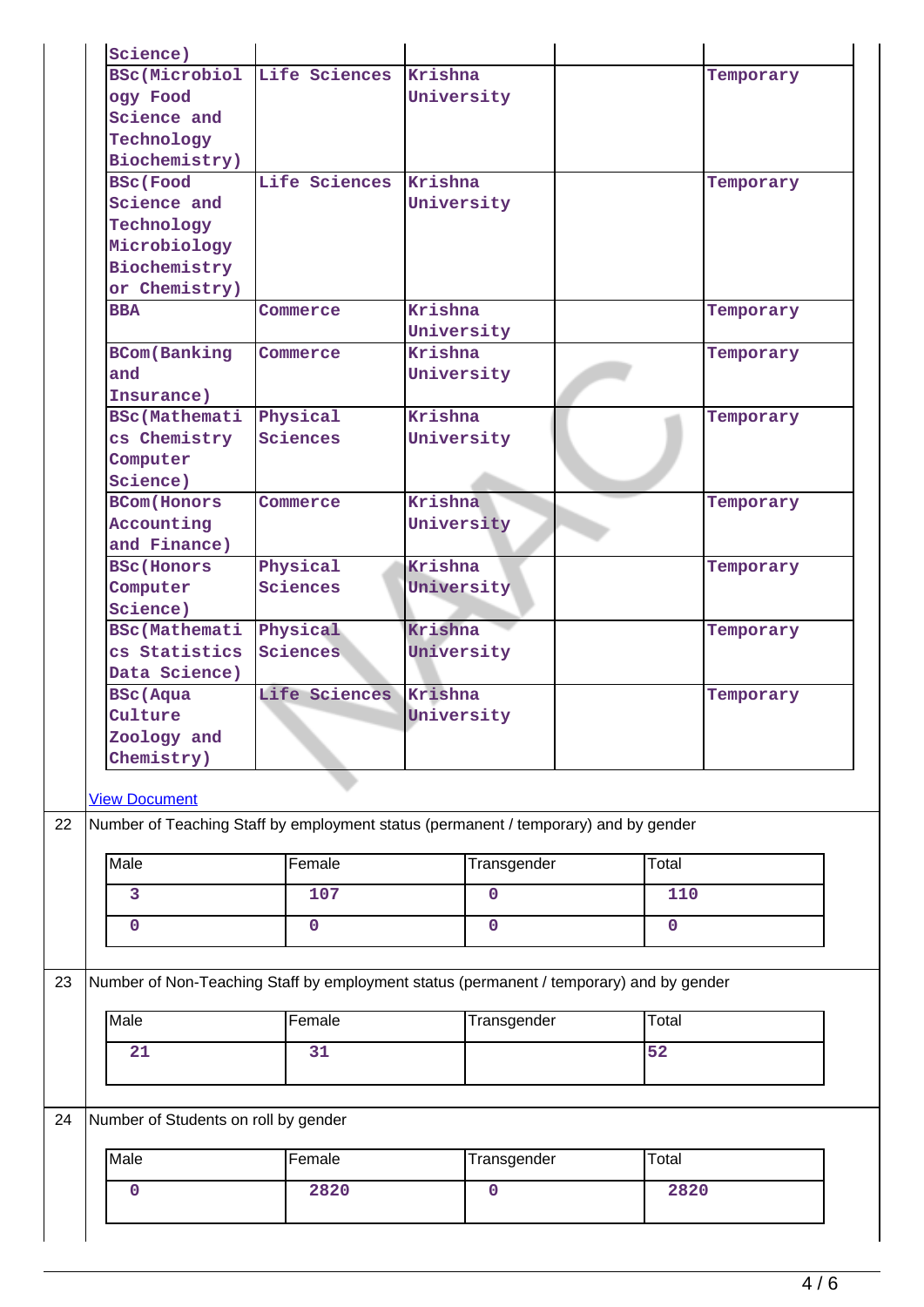| 25 | Does the institution have statutory cells / committees                                                                                                                                                                                                      | 1. Commitee for SC/ST<br>2. Minority Cell<br>3. Grievance Redressal Committee<br>4. Internal Compliant Committee<br>5.Anti-ragging Committee<br>6.OBC Cell                                                                                                                                                                                                                                                                       |  |  |  |  |
|----|-------------------------------------------------------------------------------------------------------------------------------------------------------------------------------------------------------------------------------------------------------------|----------------------------------------------------------------------------------------------------------------------------------------------------------------------------------------------------------------------------------------------------------------------------------------------------------------------------------------------------------------------------------------------------------------------------------|--|--|--|--|
| 26 | Date of establishment of IQAC                                                                                                                                                                                                                               | 15/06/2006                                                                                                                                                                                                                                                                                                                                                                                                                       |  |  |  |  |
|    | The minutes of IQAC meeting and Action Taken<br>Report should be uploaded on the institutional<br>website.                                                                                                                                                  | <b>View Document</b><br>Date<br>04/01/2019<br>http://www.siddhartha<br>mahila.ac.in/admin/ad<br>min/uploads/IQAC%20Mi<br>nutes.pdf                                                                                                                                                                                                                                                                                               |  |  |  |  |
| 27 |                                                                                                                                                                                                                                                             |                                                                                                                                                                                                                                                                                                                                                                                                                                  |  |  |  |  |
|    | Date of submission of AQARs of last 4 years to<br><b>NAAC</b>                                                                                                                                                                                               | <b>View Document</b><br><b>Date</b>                                                                                                                                                                                                                                                                                                                                                                                              |  |  |  |  |
|    |                                                                                                                                                                                                                                                             | 01/12/2015<br>http://siddharthamahi<br>la.ac.in/admin/admin/<br>uploads/1.AQAR%202014<br>$-15.$ pdf<br>http://siddharthamahi<br>10/02/2018<br>la.ac.in/admin/admin/<br>uploads/5.AOAR%20-201<br>$6-17.$ pdf<br>02/01/2018<br>https://www.siddharth<br>amahila.ac.in/admin/a<br>dmin/uploads/3%20AOAR<br>$-2015 - 6.$ pdf<br>http://siddharthamahi<br>28/12/2018<br>la.ac.in/admin/admin/<br>uploads/7.AQAR%20-201<br>$7-18.$ pdf |  |  |  |  |
| 28 | Has the institution made statutory declaration on the<br>institution website under Section 4 (1) (b) of the RTI<br>Act 2005 as issued and amended from time to time.                                                                                        | Yes<br>https://www.siddharthamahila.ac.in/conte                                                                                                                                                                                                                                                                                                                                                                                  |  |  |  |  |
|    |                                                                                                                                                                                                                                                             | nt.php?id=53                                                                                                                                                                                                                                                                                                                                                                                                                     |  |  |  |  |
| 29 | Does the college have an academic MoU with any<br>foreign institution                                                                                                                                                                                       | <b>No</b>                                                                                                                                                                                                                                                                                                                                                                                                                        |  |  |  |  |
| 30 | Date of uploading data on MHRD website for All India 07/02/2019<br>Survey on Higher Education (AISHE).                                                                                                                                                      | View Document                                                                                                                                                                                                                                                                                                                                                                                                                    |  |  |  |  |
| 31 | Attach Certification by the Head of the Institution for<br>having complied with Rules & Regulations of Central<br>Government, UGC and other Statutory Bodies, State<br>Government and Affiliating University in the<br>prescribed format enclosed herewith. | View Document                                                                                                                                                                                                                                                                                                                                                                                                                    |  |  |  |  |
| 32 | Registration Fee paid details.                                                                                                                                                                                                                              | Online                                                                                                                                                                                                                                                                                                                                                                                                                           |  |  |  |  |

 $\overline{1}$